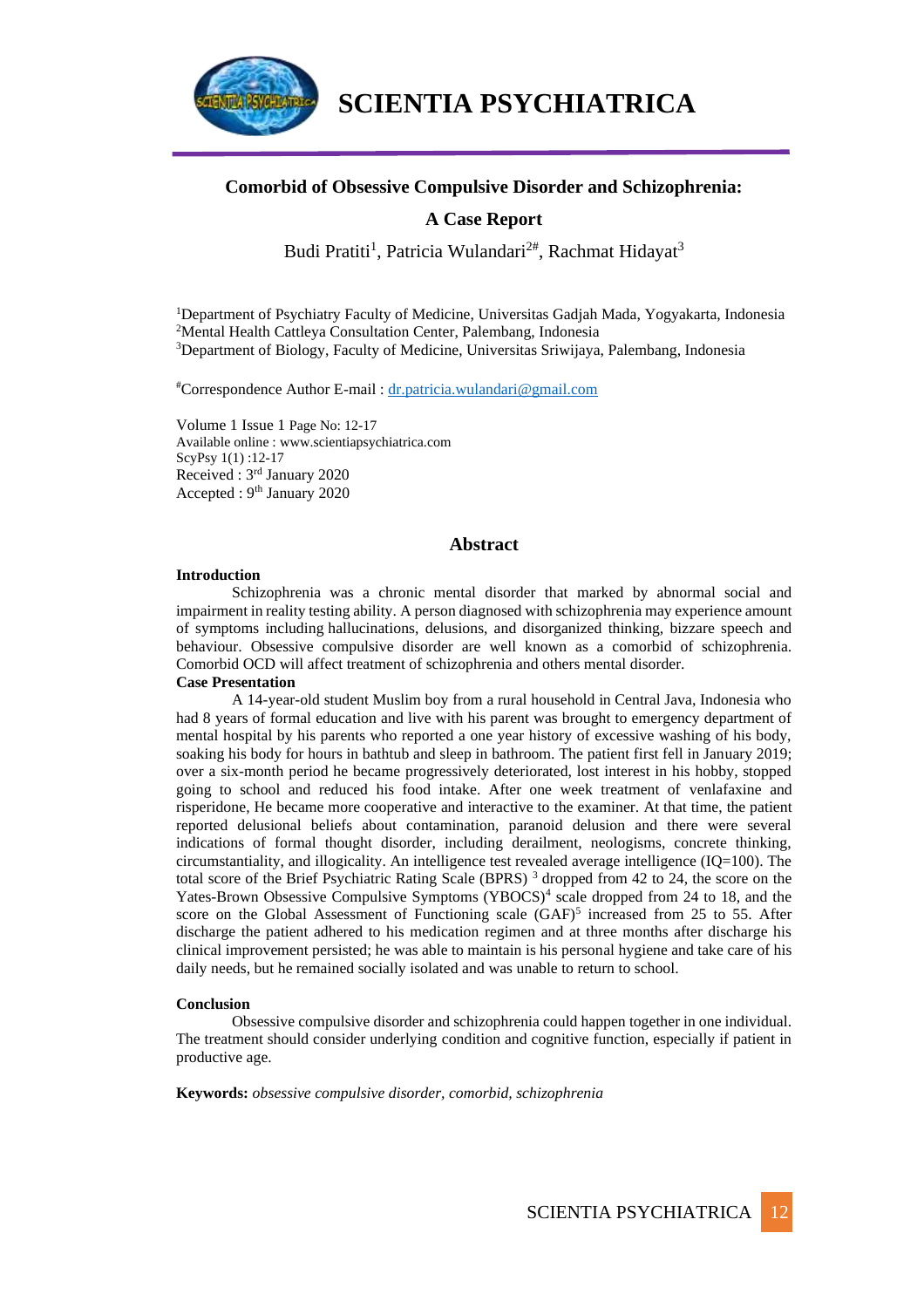

### **Introduction**

Schizophrenia is a mental disorder characterized by abnormal social behavior and can not differ what is real and just in the fantasy. A person diagnosed with schizophrenia may experience amount of symptoms including [hallucinations,](https://www.verywellmind.com/what-are-hallucinations-378819) delusions, and disorganized thinking, bizzare speech and behaviour. In the other hand, obsessive compulsive disorder (OCD) is a disease that marked by obsessive thinking and compulsive behaviour to relief the thinking.<sup>1</sup>

Obsessive compulsive disorder are well known as a comorbid of schizophrenia. Comorbid OCD will affect treatment of schizophrenia and others mental disorder.<sup>2</sup> It is believed that a diagnosis of OCD may be related with elevated risk for later development of psychosis and affective disorder.<sup>1</sup> In this case, we would presented a 14 years-old boy that suffer from schizophrenia comorbid with obsessive compulsive disorder.

### **Case Presentation**

A 14-year-old student Muslim boy from a rural household in Central Java, Indonesia who had 8 years of formal education and live with his parent was brought to emergency department of mental hospital by his parents who reported a one year history of excessive washing of his body, soaking his body for hours in bathtub and sleep in bathroom. The patient first fell in January 2019; over a six-month period he became progressively deteriorated, lost interest in his hobby, stopped going to school and reduced his food intake. At that time, he also showed excessive washing of his hands, a symptom that remained troughout the full course of his illness, which the patient explained as due to remove bacteria and contamination from his hand and whole body. This change, according to the family, began with the accident of a patient falling from a bicycle and resulting in a big wound on his left arm. The patient was worried that the wound will not heal due to contamination with viruses and dirt.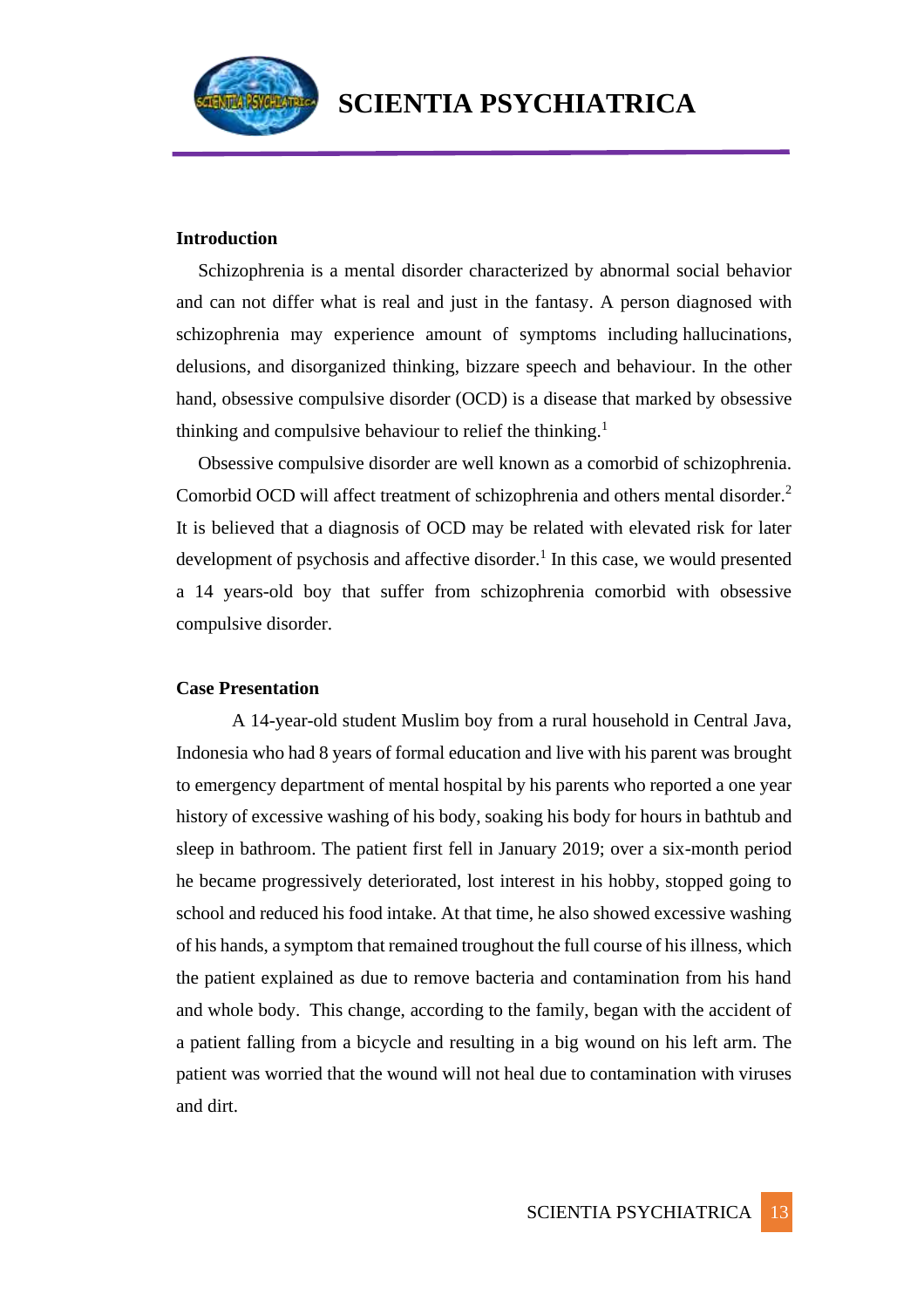

Since then, patients often feel chest pain, headaches and nasal congestion. This often happene specially after the patient's school exam. Patients feel their friends cheating because they cheat the exam time and get good grades, while patients who study diligently only get grades below those friends. In addition, the patient claimed that he was often bullied by his friends at school.

2 months before admission the hospital, the patient felt his father who worked outside the city always brought dirt into the house, because his father worked in a place that had many dogs. The patient splashed his father's steps with water and washed his hands repeatedly for fear of being unclean.

5 days before hospital admission, the patient went angry without any reason, threw plates and aquariums, the patient splashed water into the living room and broke the bathroom glass. The patient then sleeps in the bathroom and soaks in bathtub for 6 hours. This happened after the patient's father came home from work out of town. The patient was then taken to a religious leader in town, than the patient was advised to be taken to the Mental Hospital.

On arrival at the emergency department the patient was uncooperative and responded to questions in monosyllables. There was auditory hallucination and paranoid delusion. Patient believed all people and environtment around him was so dirty. His general physical examination and routine blood tests (including hematocrit, liver function tests, kidney function tests, electrolytes, serum proteins, blood sugar, thyroid function tests, serum B12, and folic acid) were all within normal limits. He weighed 50 Kg and was 1.60 cm in height, so his body mass index (BMI) was 19.5, well within the normal range (effectively excluding the diagnosis of anorexia nervosa). There was no family history of mental illness or seizures.

The patient were diagnosed with schizophrenia paranoid comorbid with obsessive compulsive disorder due to obsessive think that was so prominent and paranoid delusion with lack of insight. He was treated with venlafaxine (starting at 60 mg/day and gradually increasing to 75 mg/day) and risperidon (starting at 2 mg/day). His symptoms improved significantly after first week of treatment.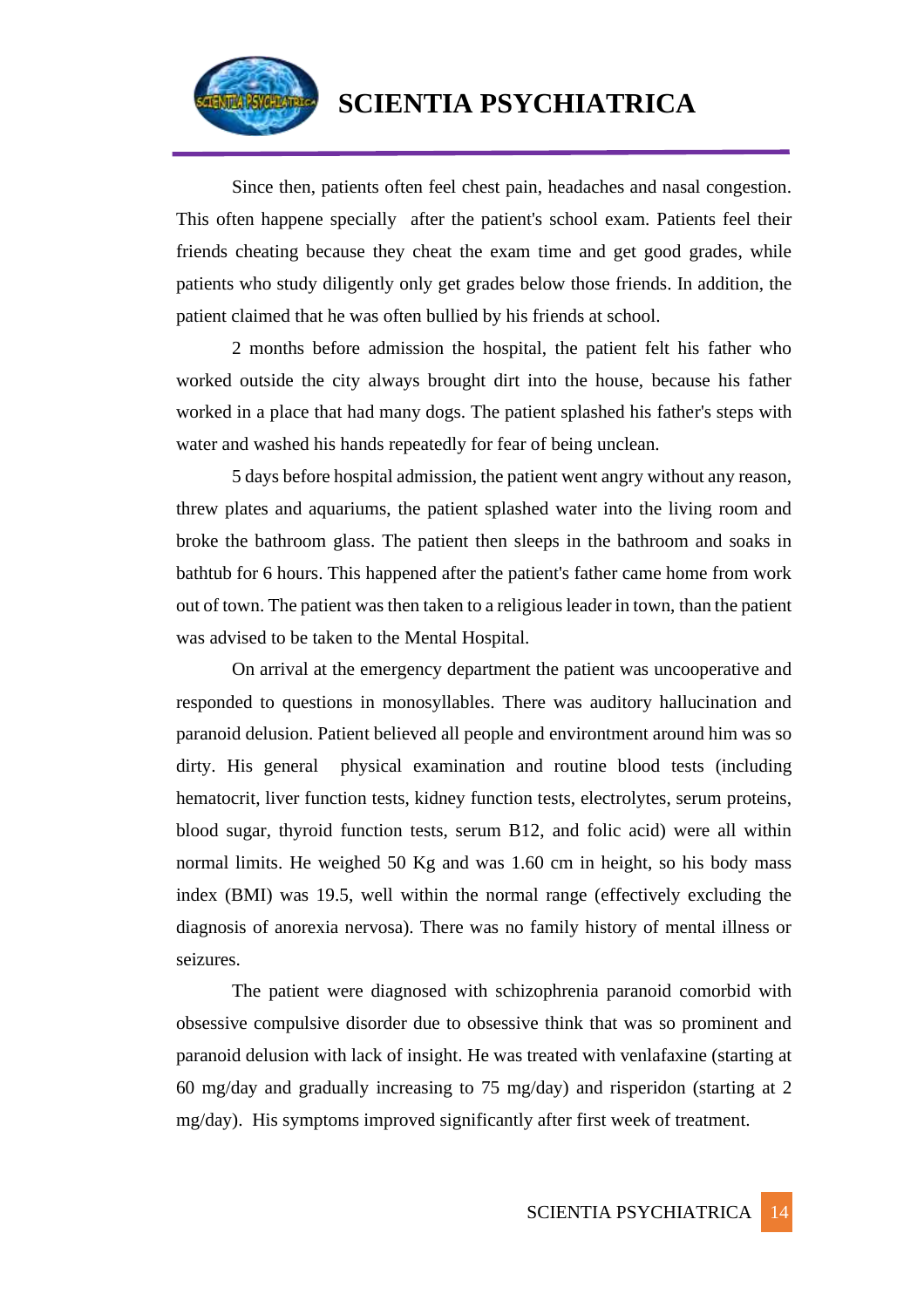

He became more cooperative and interactive after first week of admission. At that time, the patient reported delusional beliefs about contamination, paranoid delusion and there were several indications of formal thought disorder, including derailment, neologisms, concrete thinking, circumstantiality, and illogicality. An intelligence test revealed average intelligence  $(IQ=100)$ . Based on these findings his diagnosis was set to schizophrenia paranoid with concurrent symptoms of obsessive compulsive disorder and average intelligence. The medication regimen was continued based on former regimen, that was risperidon 2 mg/day and venlafaxine 75 mg/day. The total score of the Brief Psychiatric Rating Scale (BPRS) <sup>3</sup> dropped from 42 to 24, the score on the Yates-Brown Obsessive Compulsive Symptoms  $(YBOCS)^4$  scale dropped from 24 to 18, and the score on the Global Assessment of Functioning scale (GAF)<sup>5</sup> increased from 25 to 55.

After discharge the patient adhered to his medication regimen and at three months after discharge his clinical improvement persisted; he was able to maintain is his personal hygiene and take care of his daily needs, but he remained socially isolated and was unable to return to school. Ongoing support and education of the parents helped them provide the patient with the supervision he continued to require.

### **Discussion**

This case highlights important issues and challenges. The main challenge was obsessive compulsive symptoms and schizophrenia which can be the result of delusions, command hallucinations, catatonia, or obsessive concerns about contamination. Clearly, determining the underlying condition is essential to managing the condition.

Comorbidity of schizophrenia and OCD is relatively common with a reported prevalence of 8 to 52% in patients with schizophrenia. 6,7Obsessivecompulsive symptoms (OCS) may occur in the prodromal phase of schizophrenia, may be a secondary effect of using neuroleptic medication, or my occur as a comorbid condition with schizophrenia. <sup>8</sup> OCS may be difficult to distinguish in the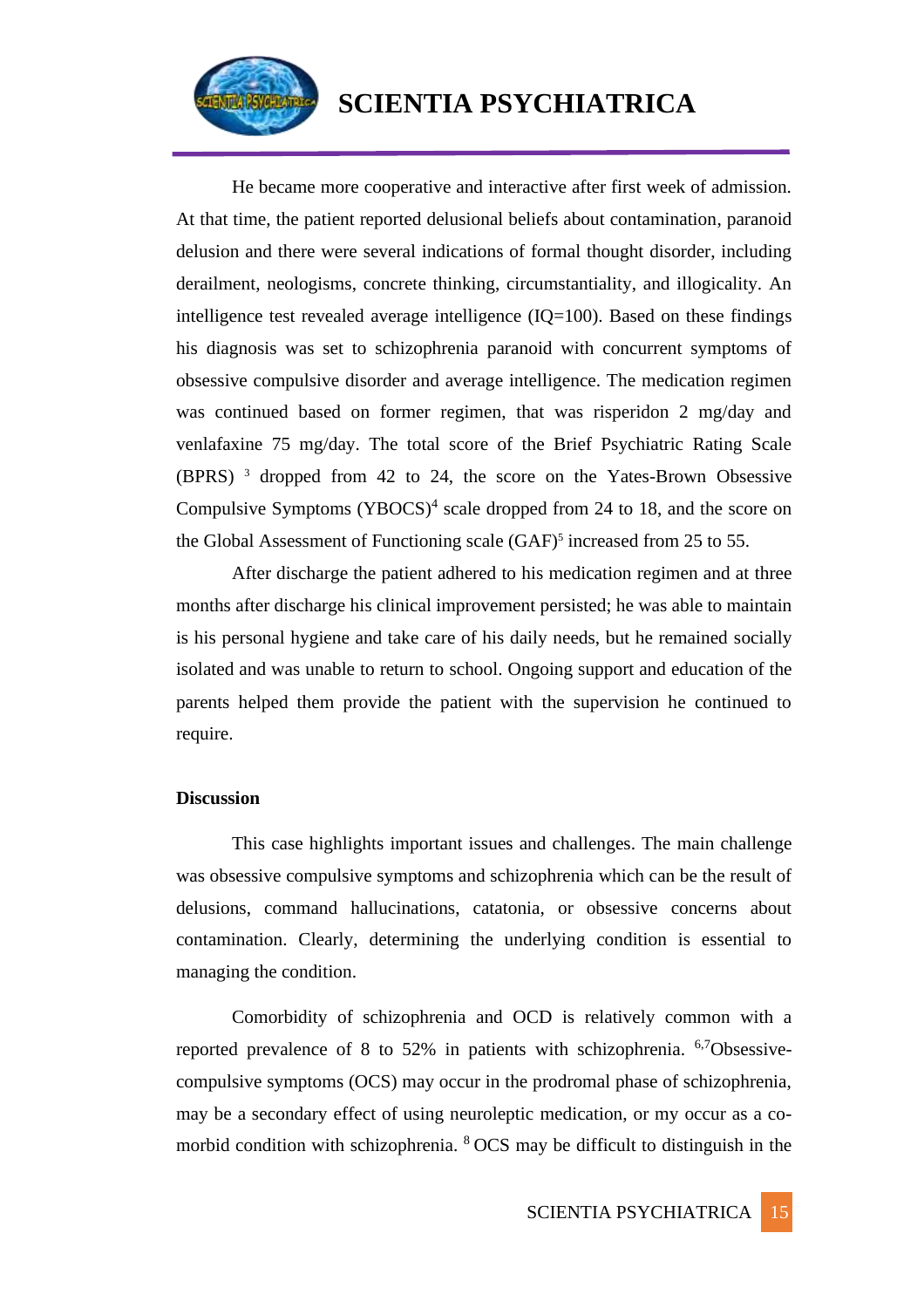

presence of a formal thought disorder or when they are part of a psychotic delusional system.  $9-10$  These issues present diagnostic and management challenges when treating such patients. In the index case described, incomplete information, the uncooperativeness of the patient, and the unavailability of past treatment records delayed the final determination of the diagnosis. Inpatient treatment, direct observation on the ward, and the administration of various psychometric tests were needed to clarify the situation. The choice of antipsychotic in patients with comorbid OCD and schizophrenia is complicated. Because the patient still in adolescent age, the treatment should consider cognitive function of the patient. For this reason we decided to treat the patient with risperidone.

This case was accompanied by the presence of average intelligence. Individuals with average intelligence with psychosis could experience some delusion, especially systematic delusion. This made it almost impossible to determine whether his delusional beliefs about contamination were part of an underlying psychotic disorder (i.e., schizophrenia), part of an OCD syndrome with poor insight, or both. Moreover, other signs of formal thought disorder such as illogicality, concrete thinking, and circumstantiality may occur both in schizophrenia and in individuals with average intelligence in absence of psychosis.

# **Conclusion**

Obsessive compulsive disorder and schizophrenia could happen together in one individual. The treatment should consider underlying condition and cognitive function, especially if patient in productive age.

# **References**

- 1. Sharma L, Reddy J. Obsessive–compulsive disorder comorbid with schizophrenia and bipolar disorder. Indian J Psychiatry. 2019 Jan; 61(Suppl 1): S140–S148.
- 2. Sachdeva A et. Al. Case report of comorbid schizophrenia and obsessive compulsive disorder in a patient who was tube fed for four years because of